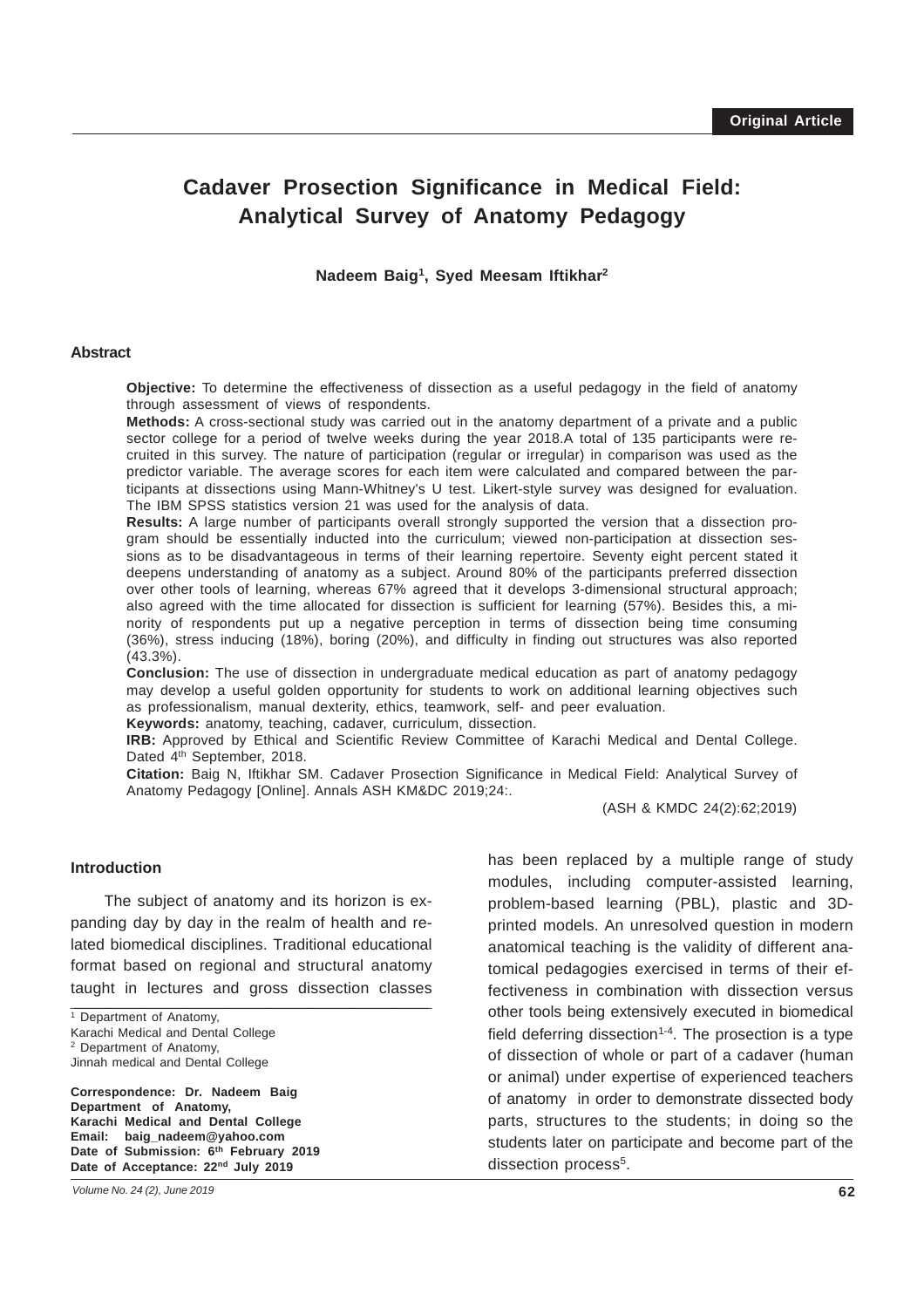The cadaveric dissection has been holding a pivotal position in learning paradigm of anatomy since decades. However, with the passage of timethe emphasis on this teaching approach has been drastically turned down to a level of elimination<sup>6</sup>. With the advent of newer learning and teaching pedagogies such as problem-based learning (PBL), new sets of communication skills, bioinformatics and a bridged curricula have necessitated an abrupt reduction in space allocated for dissection in a typical five-year undergraduate medical program7,8.

The debate regarding anatomy laboratory teaching approaches is ongoing and controversial. To date, due to generalized methodological weaknesses with lack of summative empirical evaluation only speculative conclusions have been drawn out so far in thisregard. Through a holistic survey with contextual analytical work, the present study has been developed, data has been gathered from medical colleges of Karachi operating in private as well as public sector domain in order todevelop literature more objectively as to verify the effectiveness of prosection as part of anatomy education. Cadaveric workshops are conducted widely in the United States and appear to be popular with trainees. The Human Tissue Act (2004) permits operative procedures on cadavers thus facilitating surgeons in the United Kingdom to adopt these procedures. The Royal College of Surgeons, England has established a cadaveric workshop, the Wolfson Surgical Skills Centre. However, only 674 cadavers were donated to British medical schools in 2005. In majority of medical colleges, all aspects of anatomical teaching are discarding dissection. They instead utilize medical imaging, live models, pathology lectures and radiologist-lead sessions to teach anatomy in the context of clinical scenarios<sup>9</sup>. A number of interactive studies are attempting to prove the superiority of one method over the other though yet usually inconclusive; some of the methods at a non-dissection based medical school, have found deficiency of prosection which would be useful in order to fill the gap<sup>10</sup>. Despite serious concerns from older generations of doctors, the consequence of removing dissection from the medical curricula does hold water. In fact, a multitude of methods have been tried out to bridge up this gap<sup>11</sup>. However, studies and first-hand evidence still showed students' keenness to augment their knowledge by utilizing methods involving cadaveric prosection.

Anatomy is introduced now as to be the language and the basis of clinical medicine in the light of modern medical curricula<sup>12</sup>. The discipline of anatomy underpins the study of physiology and pathology as well as a host of other clinical specialties including clinical medicine, surgery and radiology. Thus, a thorough knowledge of anatomy has become imperative for crucial understanding of medical skills eliciting a clinical history, examination as well as clinical reasoning that would contribute to diagnostic acumen and patient management.

The shift of emphasis from conventional medical curricula to newer/modern teaching and learning approaches has often resulted in omission with significant reduction of cadaveric dissections. The objective of this study was to evaluate perception of medical students as well as ofthe teachers of anatomy with respect to this pedagogy whether it should be continued as a significant tool of learning.

# **Subjects and Methods**

It is a cross-sectional study design. The students of pre-clinical 1<sup>st</sup> year MBBS and teaching faculty of anatomy department were included whereas, 2<sup>nd</sup> year students and other departments were excluded. The regularity and irregularity was used as the predictor variable between two groups.It is already mentioned that participants were divided into two groups on the basis of attending and doing dissection (prosection) in regular or non-regular manner. In this context, a number of other studies have already been published with more or less similar sample size<sup>14,23</sup>. Mann-Whitney's U test was applied for statistic calculations. The 1<sup>st</sup> year pre-clinical medical students of MBBS as well as the teaching faculty of anatomy department of Karachi Medical and Dental College (KMDC) and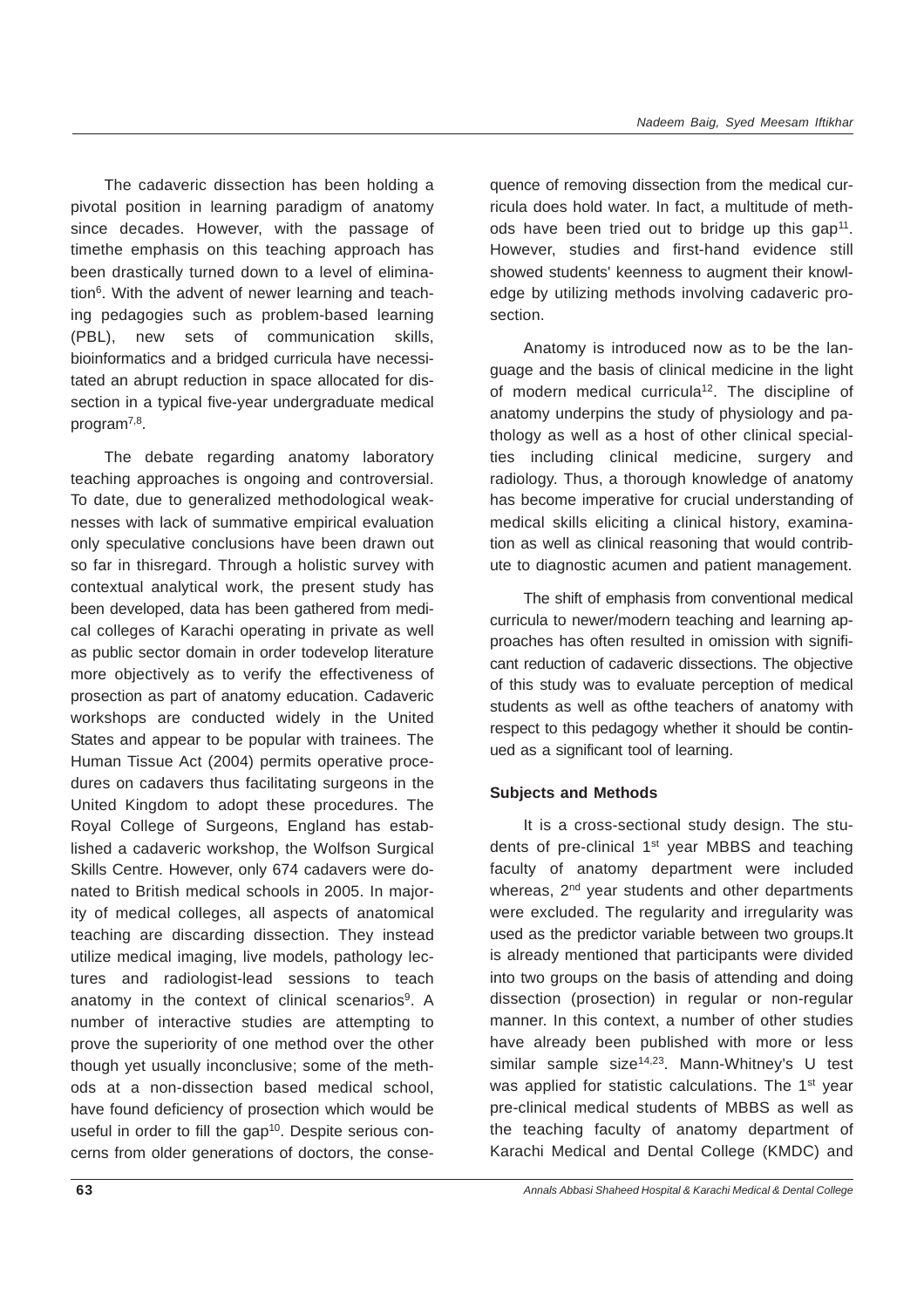Jinnah Medical and Dental College (JMDC) participated in this program. The instructors/demonstrators, professors, associate and assistant professors of the anatomy faculty along with students together worked in a combined fashion prosected limbs of cadaver. The nature of participation (regular or irregular) was used as the predictor variable. The students were permitted to handle, discuss and dissect the specimens under the supervision of teaching faculty members. At the end of the programme a 16-item questionnaire was distributed amongst the regular and irregular attendees of the dissection program. A debriefing questionnaire was completed by the respondents.

This study was initiated as a pilot project during the year 2016, and later on conducted as part of routine anatomy program evaluation following completion of twelve weeks prosection study of upper and lower limbs by the end of year 2018 in two well recognized medical colleges of Karachi operatingin private and public sector respectively. The aims of this study were to assess and compare the views of respondents in terms of the importance of dissection as an effective educational learning pedagogy. In this context a Likert-style survey was designed, comprising of 16 questions, utilized for evaluation of the dissection paradigm in the light of previous experiments $13,14$ . The questionnaire covered positive and negative aspects of experiment along with a brief comparison with other forms of learning as well. Sixty percent attendance of the scheduled sessions was mandatory for the participants.

The IBM SPSS statistics version 21 was used for the analysis of data. The average scores for each item were calculated and compared between the participants at dissections using Mann-Whitney's U test. The nature of participation (regular or irregular) was used as the predictor variable and the positive and negative items that were found to be significantly different among the two groups, according to Mann-Whitney's U test, were separately entered as predictor variables. The alpha value was set at 0.05 for all analyses.

The ethical approval for this study has been taken by the Ethical and Scientific Review Committee of Karachi Medical and Dental College.

# **Results**

A total of 135 participants completed the 16 question survey instrument. This corresponds to 38.9% of the total number of students enrolled in the year 2018. Out of this, 102 participants indicated that they attended the dissection sessions regularly while 33 of them indicated they had not attended regularly (attendance at less than 50% of sessions). It was also noted that participants responses to most of the items in the survey instrument were significantly different between those considered regular against the non-regular attendees during dissection session. (Table 1)

A large number of participants overall strongly supported theversion that the dissection program should be essentially inducted into the curriculum; viewed non-participation at dissection sessions to be disadvantageous for their learning. The majority of students either agreed or strongly agreed with survey proposition items that manifested positive perceptions toward cadaveric dissections program as to get prosected original body specimen. (Fig.1) Interestingly, 58% of the respondents agreed that it helps in recall, identifying the structures directly substantiate memory mechanism. Seventy eight percent stated it deepens understanding of anatomy as a subject. About 56% participants appreciated this tool as to be invoking basic surgical skills.

Around 78.8% of the participants preferred dissection over other tools of learning, similarly (67%) were of the view that it develops 3-dimensional approach toward structures; also agreed with the item time allocated for dissection is sufficient for learning (57%). Side by side a minority of respondents put up a negative perception in terms of being time consuming, (36%) stress inducing (18%), malodorous (60%), and difficulty in finding out structures (47.3%). (Fig. 1)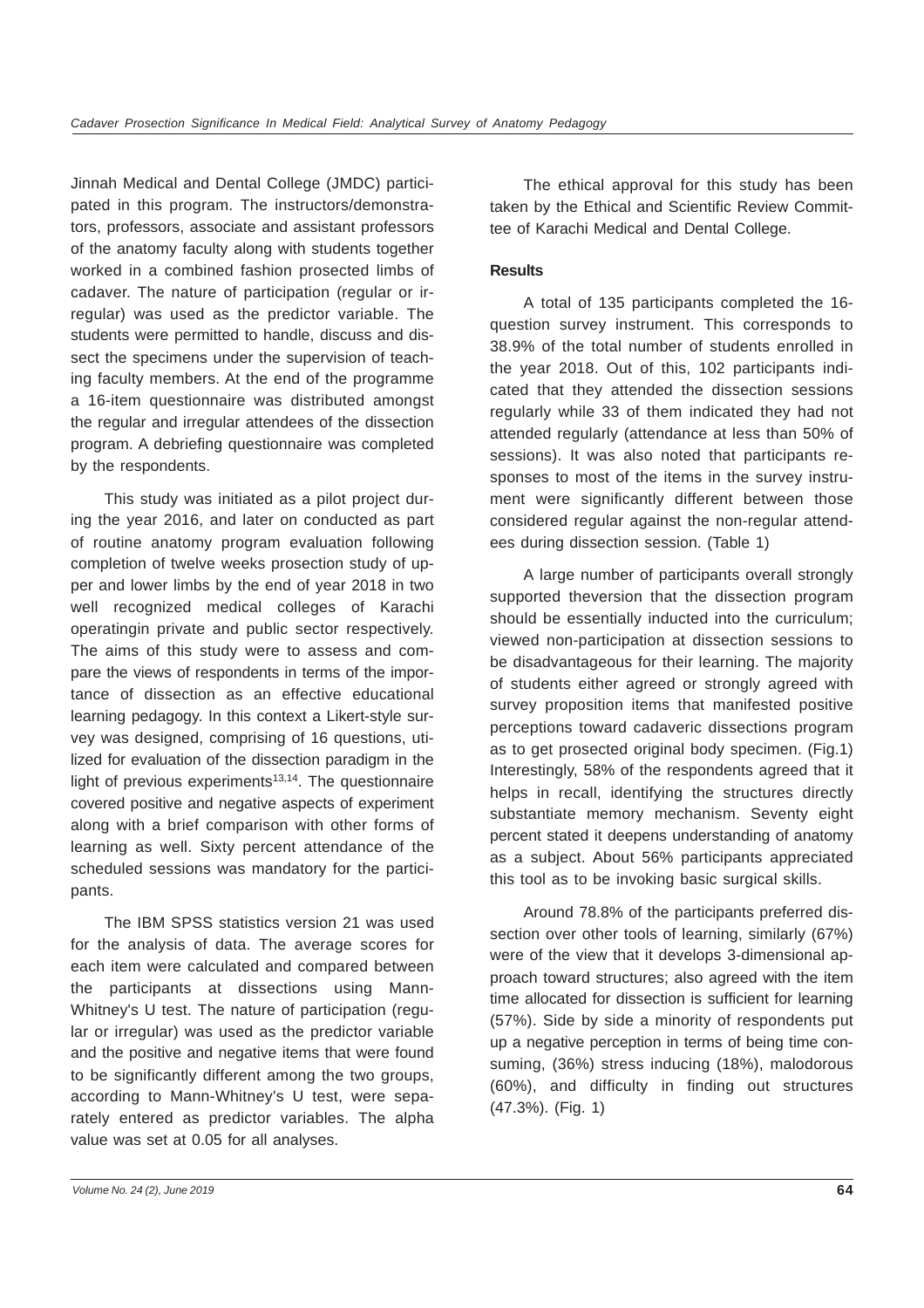**Table 1.** Comparison of perception about dissection between regular and irregular attendees

| POSITIVE OBSERVATIONS                                   | RA              | <b>RA</b>       |         |
|---------------------------------------------------------|-----------------|-----------------|---------|
|                                                         | Mean $\pm$ SD   | Mean $\pm$ SD   |         |
| Makes learning easy and fast                            | $3.98 \pm 0.59$ | $4.23 \pm 0.68$ | 0.002   |
| Prefer dissection classes over other forms of learning  | $3.78 \pm 0.87$ | $4.74 \pm 0.76$ | < 0.001 |
| Improve my ability of recall                            | $2.92 \pm 0.81$ | $3.42 \pm 0.91$ | 0.058   |
| Develops three-dimensional approach of structures       | $3.04 \pm 0.81$ | $4.15 \pm 0.88$ | < 0.001 |
| Helps better understand physical examination            | $3.11 \pm 0.92$ | $4.20 \pm 0.79$ | < 0.001 |
| Helps manoeuvring basic surgical skills                 | $3.06 \pm 0.81$ | $3.92 \pm 0.96$ | < 0.001 |
| Time allocated for dissection is adequate               | $2.91 \pm 0.80$ | $3.45 \pm 0.91$ | 0.067   |
| Invokes basic know how about trauma                     | $3.25 \pm 0.91$ | $4.22 \pm 0.78$ | < 0.001 |
| Builds up empathy, care toward patient                  | $3.21 \pm 0.98$ | $3.91 \pm 0.97$ | < 0.001 |
| NEGATIVE OBSERVATIONS                                   | <b>RA</b>       | <b>RA</b>       |         |
|                                                         | Mean $\pm$ SD   | Mean $\pm$ SD   | p-Value |
| Ample time consuming                                    | $3.54 \pm 0.90$ | $3.12 \pm 1.12$ | 0.083   |
| Demands a lot of physical work                          | $3.64 \pm 0.11$ | $3.09 \pm 1.06$ | 0.026   |
| Do not like the smell                                   | $3.75 \pm 0.93$ | $2.79 \pm 1.08$ | < 0.001 |
| Mentally stressful                                      | $2.88 \pm 1.26$ | $2.13 \pm 0.97$ | 0.002   |
| Bored with the way it is carried out                    | $4.14 \pm 0.94$ | $3.41 \pm 1.20$ | 0.004   |
| Difficult to reach out structure                        | $3.87 \pm 0.95$ | $3.08 \pm 1.09$ | < 0.001 |
| Dissection should be replaced by good computer programs | $2.69 \pm 1.14$ | $3.08 \pm 1.05$ | 0.089   |

RA, regular attendee (n=102); INRA, irr-regular attendee (n=33).



Fig.1 Participants perception about dissection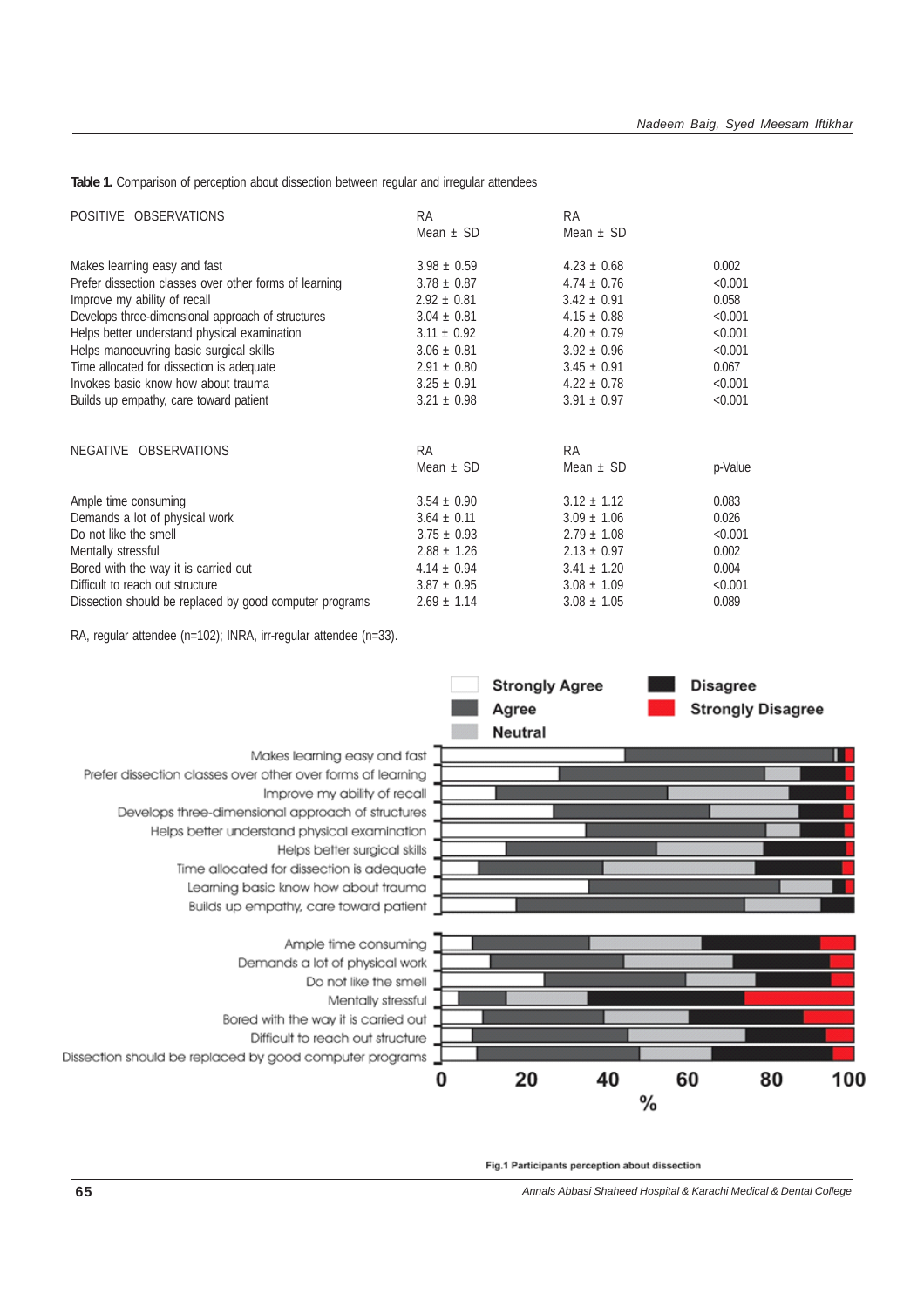#### **Discussion**

Anatomy has a cornerstone position in biomedical disciplines; nevertheless, it is observed in the past few decades that there has been a gradual decline in one of its pedagogy i.e. dissection which has been dedicated for studysince decades, lately taken over by other tools<sup>16-18</sup>. Different approaches and pedagogies have been worked out including didactic lectures; practical sessions based on models, other newer methods such as 3D models and interactive computer-based software, body painting, radiological images and holograms have become incorporated in the latest designed curriculum<sup>19-22</sup>. The students have far greater access to educational resources in today's world. They tend to use YouTube and other more dedicated anatomy teaching websites such as Funky Professor, as a source of information and great number of students found anatomy videos beneficial to their anatomy learning. In fact, these videos utilize anatomical medical imaging, plastic models and diagrams to maximize understanding of 3D structures of cadaveric specimens. Although the kinaesthetic aspects of learning through dissection is not the case here. However, kinaesthetic experiences may assist students in future endeavours during early surgical training or practical tasks undertaken by doctors in their beginning foundation phase. The variability and intricacies of the human body is highly compromised without direct dissection though virtual models do have their own utility adjunct to other methods of learning. These electronic models permit students to isolate structures, appreciate zooming, rotating and transecting them in order to determine anatomical morphology and relationships. However, these plastic adjuncts do not provide the true physical textures of human anatomy.

The design of the questionnaire used in our program helped developing a reliable index toward the usefulness of this pedagogy. The current study reveals important findings from the opinion with rational assessment on behalf of medical students and anatomy department professionals thus uplifting the perception toward prosection. The positive and negative aspects of anatomical prosection in undergraduate medical program have been highlighted. The overall majority of participants held positive view points about the usefulness of cadaveric dissections which is an effective pragmatic approach toward structural exploratory paradigm. They have suggested that it makes learning easy and fast going, improve their ability of recall and builds up empathy, care toward patient. A study undertaken at the University of Sydney (where by dissection is not part of anatomy teaching) assigned 29 students to a 34-day full body dissection course<sup>23</sup>. Arguments against dissection based on both the practical utility of obtaining cadavers and to pographical learning were taken into account. Faculty of surgery and anatomists guided and assisted students in identifying structures at regular intervals throughout up to one month during the course. The outcome of this study revealed that students' anatomical knowledge was markedly improved on completing the course. The authors suggest that dissection must remain an integral component of anatomy pedagogy. Similarly, the students at Peninsula and University of Melbourne are like minded manner agreed that dissection would be beneficial from all four directions.

Anastakis et al considered cadaveric training to be of benefit for surgeons of all levels, from junior trainees to experienced surgeons learning new techniques and declared cadaver models as the gold standard for technical skills training as they most closely mimic the anatomy of live patients $24$ . The cadaver model does seem to have value in allowing trainees to practise a procedure before performing it live and to make mistakes in a safe environment.

Anatomical dissection can be incorporated as harmonious blend with current trends in medical education. The regular and irregular attendees proposed that basically it is an active, student-centred exploratory way of learning, foster better surgical skills at early stage. This inherent challenge of dissection is very likely to facilitate critical thinking thus facilitating further improvement in terms of physical and mental skills solving problems and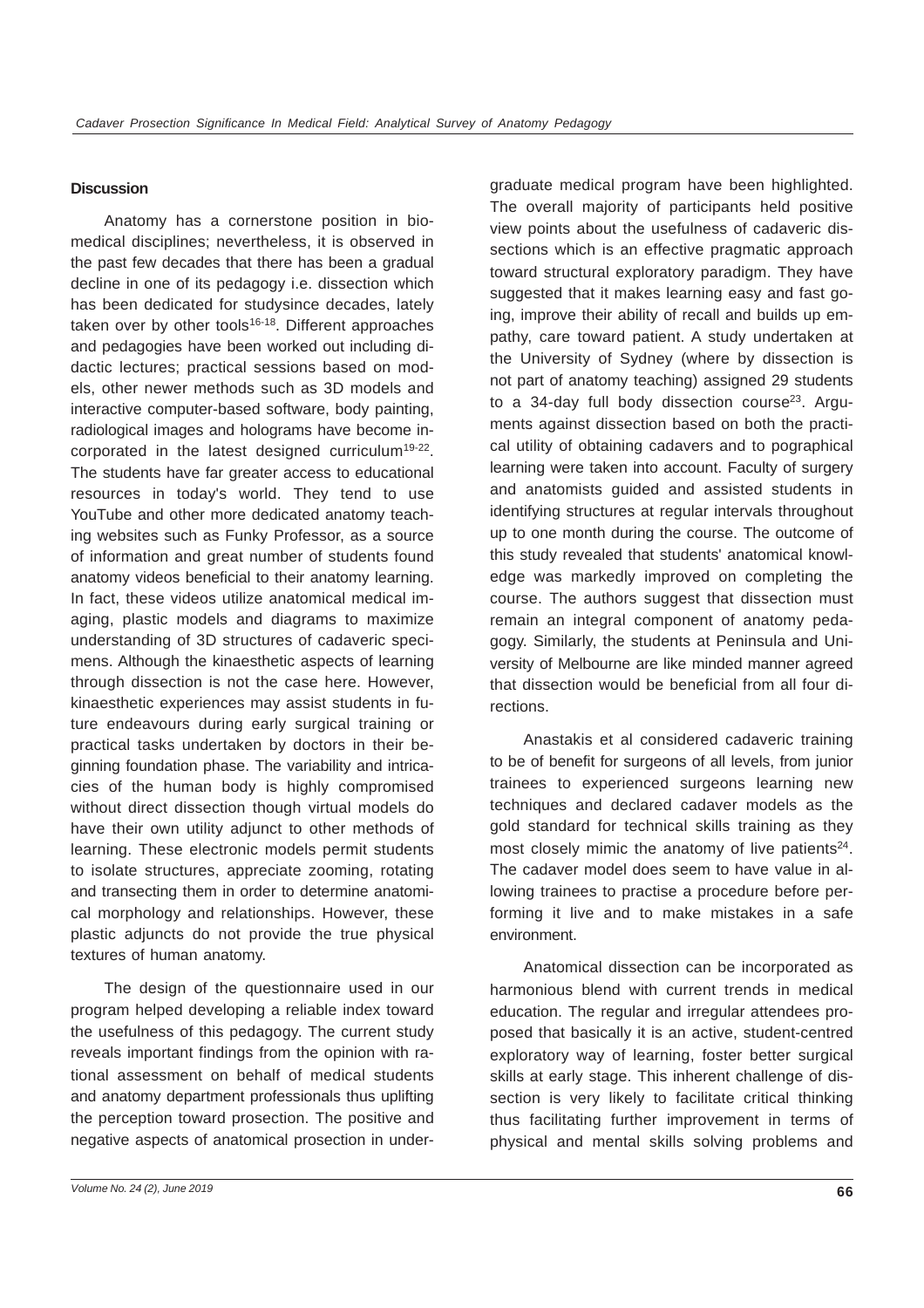overcoming obstacles. This is however recommended that before undertaking dissection thestudents are required to have got exposure adequately of other modes of learning such as introductory lectures, pro-section and model-based sessions etc, that will definitely be highly supportive contextually.

Majority of the participants (Fig 1.) perceived this experience of human cadaveric dissections as pro-section makes learning anatomy more interesting, that allows students to grasp a clear natural visuo-spatial picture of the organization of human body, experience the texture of human tissues, while learning the normal and compare the normal versus pathological. Through this dissecting experience one learns empathy toward human body thus an effective physician patient relationship, professionalism and medical ethics are incorporated. It is also vital that an instructor/teaching faculty should tend to work up appropriate interaction with students.

Similarly, respondents concluded that it also serves as a mode of enhancing respect and regard towards the human body. Arnold Palso supports this view and accentuates benefits of a dissection program by developing a relationship between student and cadaver donor which is signified as model of clinician-patient relationship at the very early stages of a developing medical student<sup>25,26</sup>. We recommend that medical students must be exposed to opportunities that nurture professional ethics imperative for medical practice thus, dissection bestows our students with an invaluable opportunity to learn to be appreciative of the act of donation, behave respectfully and develop a sense of compassion and empathy towards suffering.

Many hands-on workshops reports also substantiate the utility of cadavers in the light of trainees' attitude who were getting training in  $laparoscopic techniques<sup>27</sup>. Our study results are$ well in match with the survey in which trainees' attitude was assessed with the help of a questionnaire, a 5-point Likert scale. Fresh cadavers were used to practise cholecystectomy, appendicectomy,

intestinal explorations, mesenteric lymph node biopsy and varicocele vein occlusion. The large percentage of participants were inexperienced in laparoscopic surgery. All participants signed it appropriate for understanding surgical anatomy, expressed satisfaction with the cadaver as a training model. In the context majority of anatomy faculty members commentedit as a valuable educational experience, developed spatial perception of anatomy28. In a similar manner Reed et al published another survey where fresh frozen cadavers were employed for tutoring surgical procedures, vascular anatomy to  $2^{nd}$  and  $3^{rd}$  year residents of general surgery<sup>29</sup> in which a dissection manual was created, an informal questionnaire was used.

The assessment consisted of an informal but standardly designed questionnaire that was issued to the participants in order to summarize the overall opinion which was found to be commendable in terms of taking prosection as highly effective academic tool fulfil the expectations of the modern medical curriculum.

A number of negative aspects like thetime consuming nature of dissection (40%), and the smell of the embalmed cadavers have also been pointed out on the part of participants (40%). Only a minority of students and teachers in our study perceived anatomical dissection as stressful phenomenon (18%), put lot of struggle in the exploration and identification of structures (38.3%). Our study results in this context are in match with the previous studies that have set for the significant anxiety among a group of students involved in cadaveric dissection<sup>30</sup>. In a similar manner, no assessment of the skills learnt or their transference to the operating room was concluded just like as during hands on experiments conducted as part of various workshops. Many limitations of this model in the trainees'/Students / teachers opinion are found to be the absence of active bleeding, the absence of breathing perception and limited hours of working as the cadavers tended to become malodorous after few hours. One of the negative points of dissection is its one directional nature. The cut structures undergo irreversible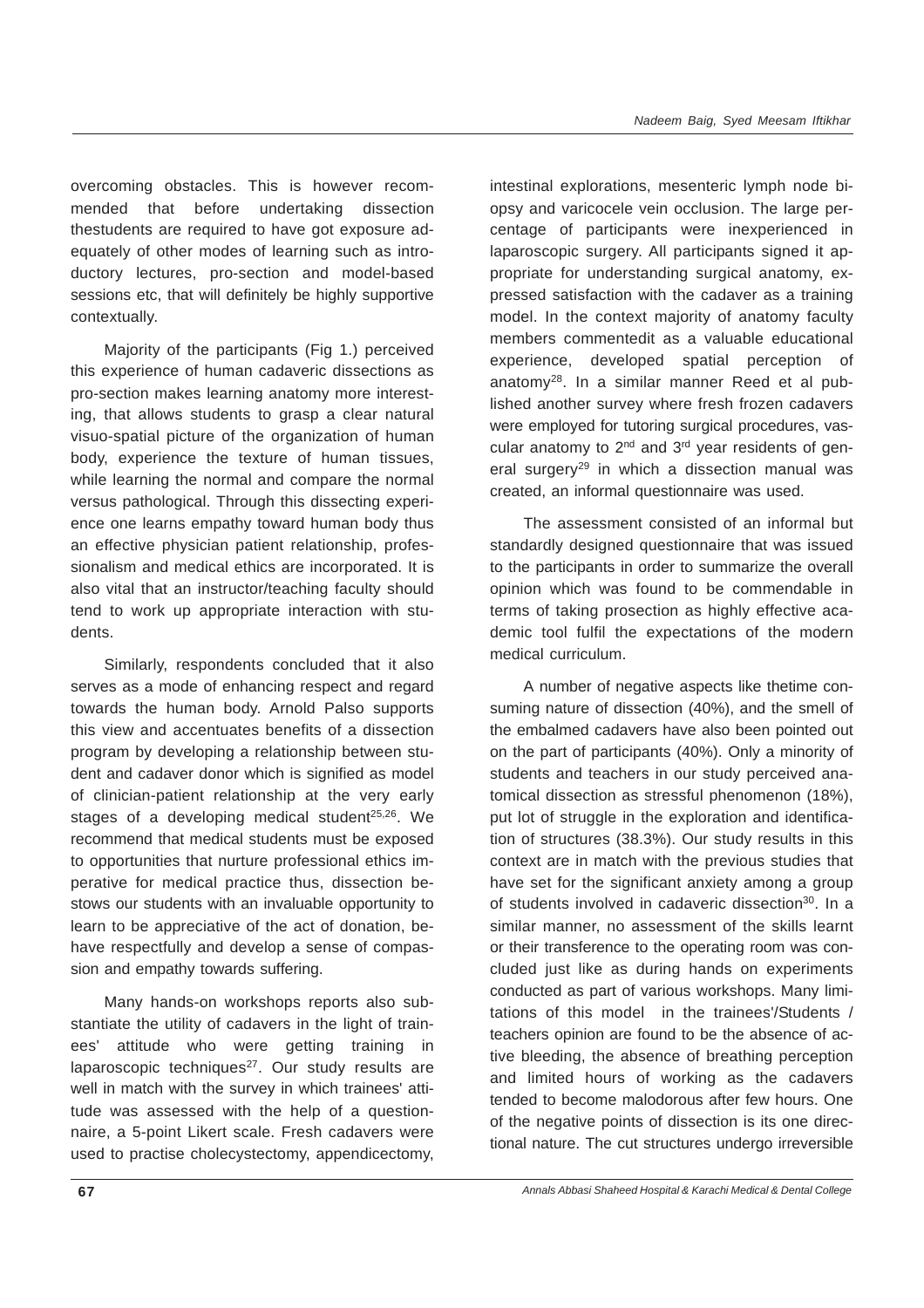damage, limited availability of cadavers. Surgical techniques should be followed and developed, during their formative pre-clinical years. It is an opportunity to understand the true architecture of the human body, appreciate its complexities and realize the natural variation seen between individuals. There is a need to develop data to know whether doctors who studied at non-dissection universities feel that their anatomical knowledge is sufficient and does not impact on their ability to work as general practitioners and specialists. Therefore, as dissection becomes less common throughout the UK medical schools, it is essential to explore on abilities in the years to come. Studies would be beneficial when identifying areas in which current non-dissection universities anatomical curricula can change. In addition, if graduates felt at a disadvantage during foundation years or early core training, such feedback could generate better visual significance level of dissection. Additionally, retrospective studies are essential to help gather first-hand evidence of the benefits and shortfalls in non-dissection teaching.

Other group of individuals appreciated the originality of this teaching mode. They stated, dissection provided us a better and lasting guideline towards knowledge, application and understanding of anatomy. These results reflect thorough, enduring and contextual learning experience learned via cadaveric pro-sections which are better appreciated in clinical workplaces where the knowledge might be applied to clinical situations.Infact, this systematic view endorses that trainees value the experience of training oncadavers, although there is no strong evidence at this stage that training of cadaveric models transfers to the operating theatre, hence their usage is required to be further explored. The findings of the current study endorsing a substantial role of cadaveric dissection/pro-section in the designing of an anatomy curriculum in undergraduate medical program. Side by side hands on surgical workshops with trainees should also be promoted in newly designed format. It is strongly advised that due consideration must be given to these aspects while planning modern medical curriculum with its

special recognized relevance to the anatomy practical dissection sessions<sup>28</sup>.

## **Conclusion**

The working through pro-sections is a very effective way of learning human gross anatomy. Such a useful programme is worthy of consideration by departments in modern medical curricula. However, the availability of cadavers is very limited, the storage maintenance cost is rather high enough. Similarly the provision of surgical training facilities is costly. Hence, while manipulating the advantages of using cadavers it is important to assess the circumstances, the level of resources etc. It is lastly advocated that the use of dissectionas partof anatomy paradigm may develop a golden opportunity for undergraduate medical students to work on additional learning objectives, such as professionalism, manual dexterity, ethics, teamwork, self- and peer-evaluation.

# **Conflict of Interests**

Authors have no conflict of interests and received no grant/funding from any organization.

## **References**

- 1. Patel S, Mauro D, Fenn J, Sharkey D, Jones C. Is dissection the only way to learn anatomy? Thoughts from students at a non-dissecting<br>based medical school. Perspect Med Educ based medical school. Perspect Med Educ 2015;5. [DOI: 10.1007/s40037-015-0206-8].
- 2. MeralSavran M, Tranum-Jensen J, Frost Clementsen P, HastrupSvendsen J, Holst Pedersen J, SeierPoulsen S, Arendrup H, Konge L. Are Medical Students Being Taught Anatomy in a Way That Best Prepares Them to be a Physician? Clin Anat 2015;28:568-575.
- 3. McMenamin PG, Eizenberg N, Buzzard A, Fogg Q, Lazarus M. A Broad Perspective on Anatomy Education: Celebrating Teaching Diversity and Innovations. Med J Aust 2016;204:57.
- 4. Estai M, Bunt S. Best teaching practices in anatomy education: A critical review, Ann Anat 2016;208:151-157.
- 5. Douglas Anderson. "Prosection." In Dorland's Illustrated Medical Dictionary. 30th ed. USA:Philadelphia, Pa. Saunders. 2007.
- 6. Funmilayo EniolaOlopade, Oluwatosin Adekunle Adaramoye, Yinusa Raji, Abiodun Olubayo Fasola,